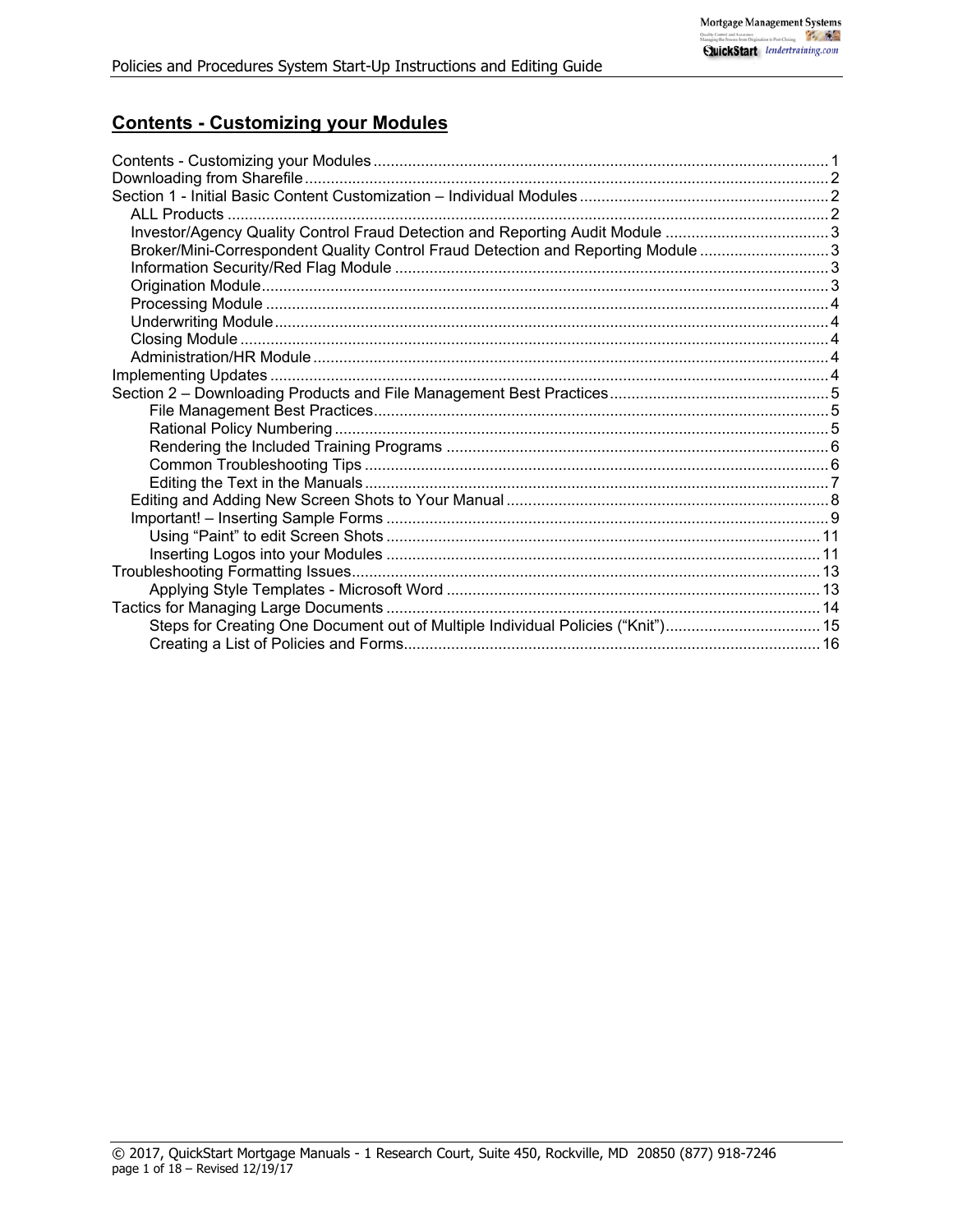## **Downloading from Sharefile**

Some customers are not familiar with basic download information. Here are best practices for obtaining, extracting and accessing your documents for the first time.

Your download link will take you to your compiled products.



# **Section 1 - Initial Basic Content Customization – Individual Modules**

While you can use these modules "off the shelf," depending on which modules you purchased, you should perform some basic customization. We provide these instructions as basic guidelines. In addition, if you use our managed policies and procedures service, you only update those policies which are different than the template procedures

## *ALL Products*

Decide which forms to use: We provide Non-LOS sample forms for your use. These represent critical pieces in your policy and procedure management system. Without these you have not proof that you follow your own process.

1. The manual templates include our provided sample forms. If you do not have any forms, use these as a basis for your new procedures

i. The sample forms do not come customized – you must do this.

- 2. If you are working on an existing process flow which already uses checklists, letters, requests, spreadsheets, reports, etc., you should to replace our sample forms with yours.
- 3. Loan Origination System (LOS) We do not provide support for all of the different specific software systems, but you may wish to include instructions for your employees as to how to access, log-in and navigate your software. We include basic software sections for use in customizing, and screenshot "placeholders" for areas which lend themselves to software instructions in a step-by-step process.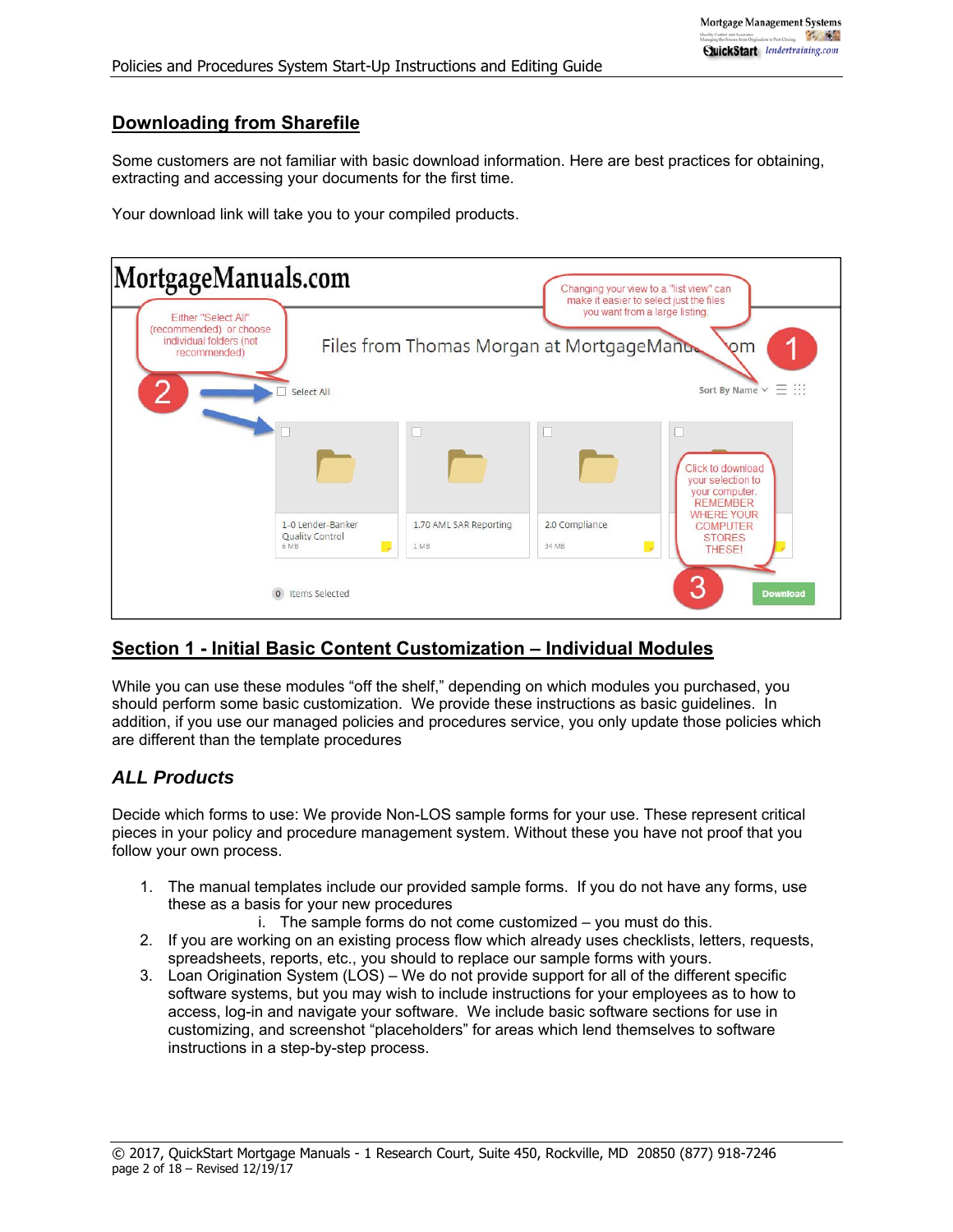# *Investor/Agency Quality Control Fraud Detection and Reporting Audit Module*

Note: If you use the quality control and compliance modules to obtain initial approval from Agencies (FHA/VA, Fannie, Freddie, USDA, etc.) or state regulators, use judicious decisionmaking to determine which of these policies you include in your submission. For example, FHA generally does not want to see other policies and procedures (such as processing or compliance) as part of the initial submission. However, for your annual recertification or audit, they do want to see everything.

Make these changes:

- Under "Quality Control Personnel":
- Insert the name of the Quality Control Manager
- Insert the name and title of the individual conducting Quality Control Audits
- If you do not know who the individual is, you can identify a 3rd party quality control provider. You must keep this provider current.
- Any employee who is involved in FHA production such as a processor, originator, or branch manager - who is compensated on a production basis, including the company owner, cannot conduct quality control audits.
- Consider adding a paragraph to the introduction to your Quality Control Module "About Us" to make the product uniquely your company's.
- Delete references to Funding and/or Servicing if your business model does not include this See "Simple Tricks for Using Word"

## *Broker/Mini-Correspondent Quality Control Fraud Detection and Reporting Module*

- Review the documentation
- You may choose to use our recommended forms, or replace the form screenshots we have provided with screenshots of your forms. (See "Inserting Screen Shots")
- To change your company name use the "Find and Replace" function in Word
- Open the header (by double clicking in the "grayed-out" header area, or opening "Header/Footer) and paste/adjust your logo.
- In Fraud Red Flags, replace Credit Bureau with your credit reporting vendor
- Review other Fraud Prevention procedures and remove actions items you do not perform, replace
- If you have financial, loan level or other audit support, insert names under "personnel"
- Include any hiring procedures/vendor management procedures
- Include your SAFE Licensing information
- Under AML/BSA Personnel, include the names of the individuals tasked with SAR duties

## *Information Security/Red Flag Module*

- Determine Document Destruction Vendor
- Assure Compliance with Locked File Storage Policy
- Identify Identity Theft Protection Vendor for remediation We Recommend Lifelock
- Replace Sample Forms, if applicable

## *Origination Module*

- Add your company's introduction: "Welcome to our Company"
- Establish hours of operation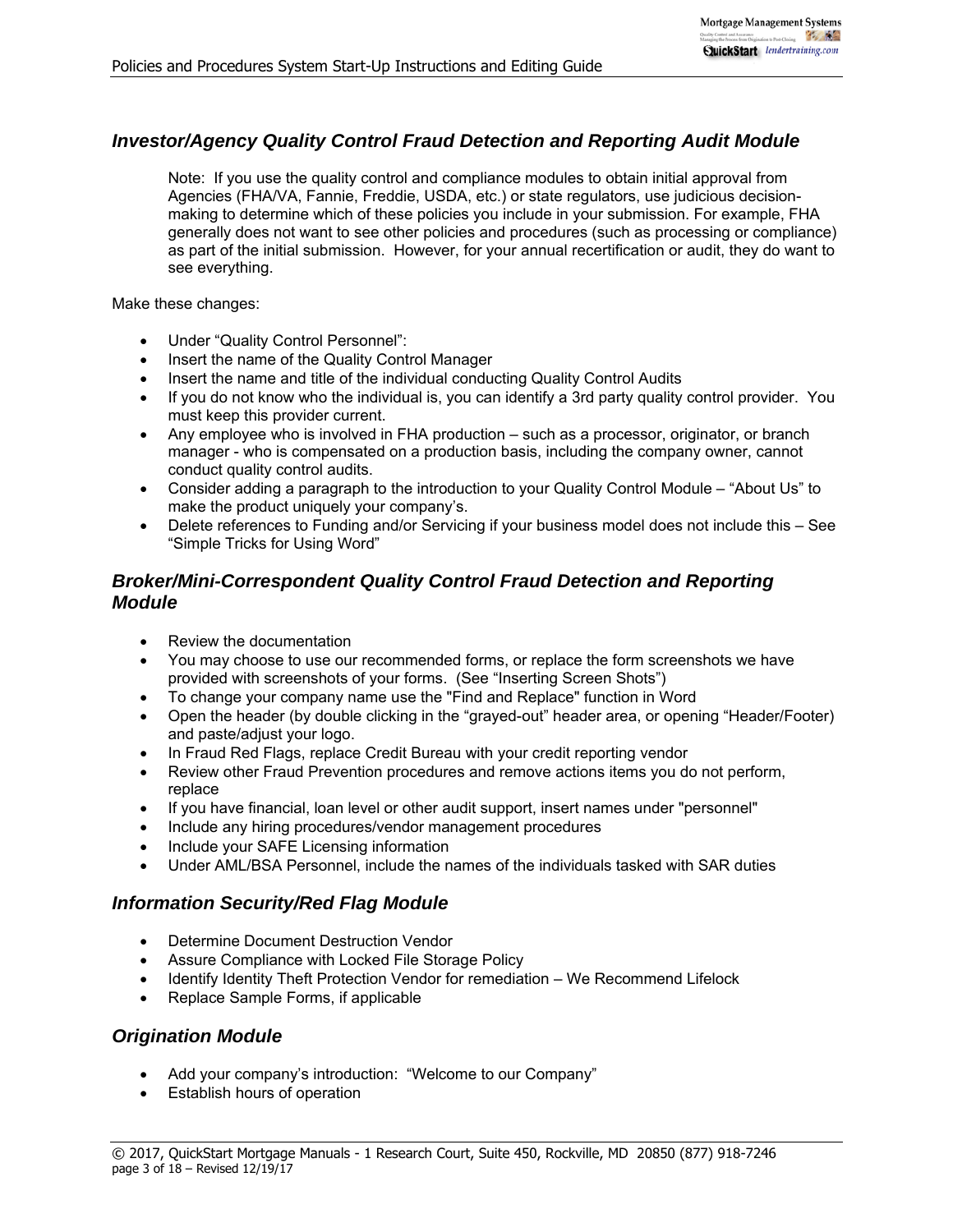- Amend commission schedule
- In the Good Faith Estimate section, indicate what your fees are for various services (credit report, appraisal, junk fees, etc…)
- Identify your company's policy for when application begins at property address, at credit pull, at pre-qualification, etc. This is critical for ECOA compliance. The regulators will default to the date of credit pull without a policy.
- Marketing Materials Many state regulators do examine marketing materials to evaluate the nature of the business. You should consider a separate "Marketing Materials" file for all customer facing messages. Remember to attach the "Advertising Checklist" to all materials.

## *Processing Module*

- Update Vendors Appraisal Company, Credit Bureaus, Title Companies, PMI Companies
- Include Login ID and Passwords for CAVIRS, FHA Connection, DU, LP

## *Underwriting Module*

- Identify your investors, include their underwriting specifications highlights, or use our Guideline Matrix to update your own.
- The Guidelines we provide are generic FNMA use them as a guide to form your own policies

## *Closing Module*

- Add approved attorneys
- Include Warehouse Bank and Specific Collateral Requirements
- Compile mortgagee clause information for each specific investor

#### *Administration/HR Module*

- Add your company's introduction: "Welcome to our Company"
- Update Vendors Appraisal Company, Credit Bureaus, Title Companies, PMI Companies
- Update Hours of Operation, Personnel Roster

#### **Implementing Updates**

Module updates are distributed one at a time. Even though multiple updates may apply at any time, each individual update will indicate which module the changes apply to:

| Update Applies to the Following Modules – Ignore if you do not own the Module |  |                                 |  |  |  |  |
|-------------------------------------------------------------------------------|--|---------------------------------|--|--|--|--|
| Origination                                                                   |  | Fraud/Audit/Compliance          |  |  |  |  |
| Processing                                                                    |  | <b>Branch Administration/HR</b> |  |  |  |  |
| Underwriting                                                                  |  | Wholesale Broker Correspondent  |  |  |  |  |
| Closing                                                                       |  |                                 |  |  |  |  |

- Open the update memo
- Open the module to be updated
- From within the update, drag the new or replacement text and images into the section of the module you wish to update
- Save the module before proceeding.
- Open and customize any form that is included with the update.
- Save the form to your hard drive in the "Forms" Directory of your module.
- Distribute the updated pages of the module to all employees.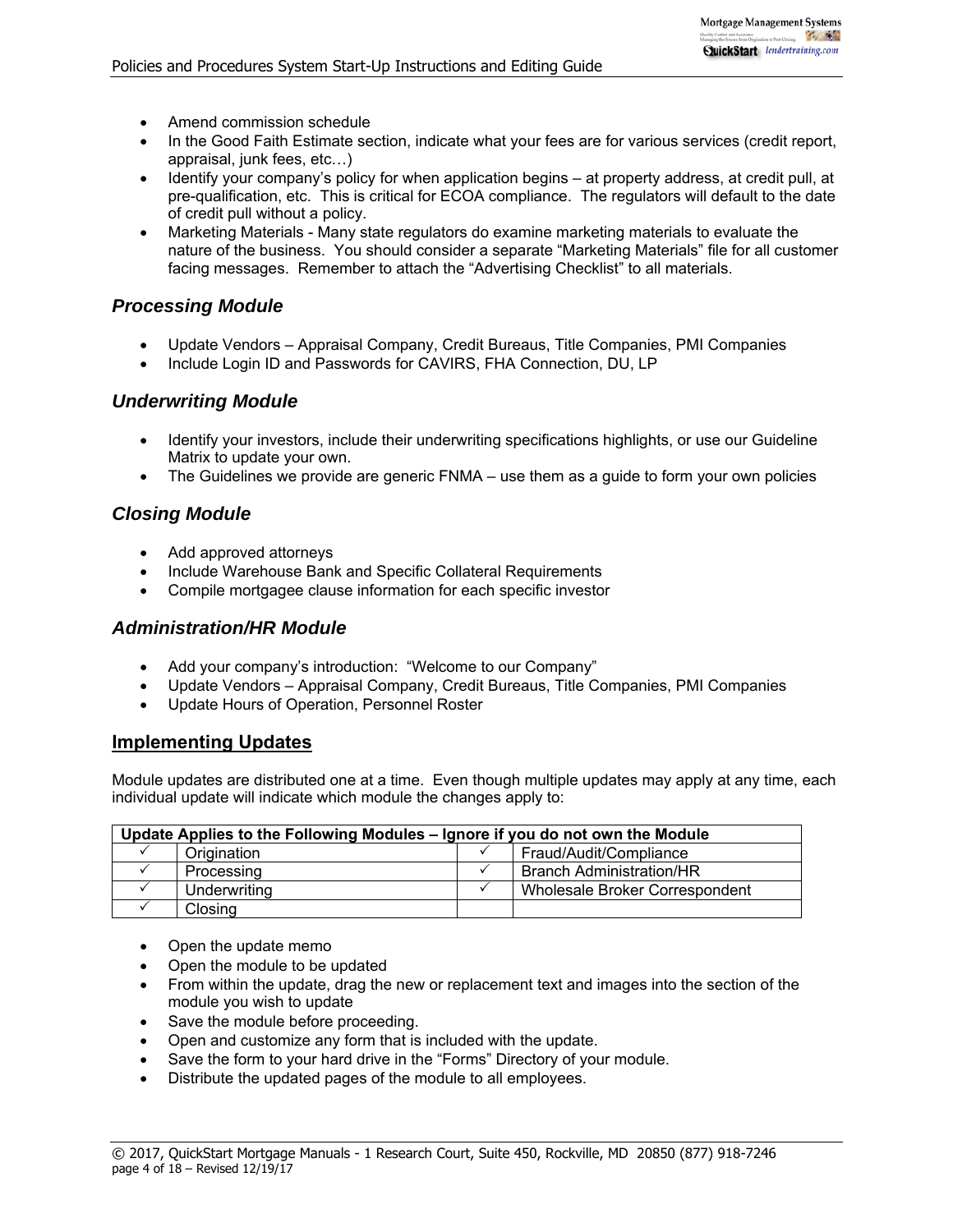## **Section 2 – Downloading Products and File Management Best Practices**

We no longer deliver hard copies of our products. This saves our customers time and money. Upon receipt of the downloaded product, customers should make a permanent record. Do this by dragging the e-mailed or downloaded \*.zip file to a CD, physical or cloud backup from within Explorer. Make sure you label your disk and put it in a safe place to avoid the need to request backup copies later. If you do have a catastrophic loss, or you have not updated your files, we will provide a replacement at a cost of \$100.

The files contain documents that we intend you to use as templates. This means you open each file individually from your word processing or spreadsheet program, make the changes you wish to customize them, and save them to your local hard drive.

## **File Management Best Practices**

We deliver our products in hierarchical folders. In each module you will generally see

Folder (Name of Module)

 $\mathbb{E}$  X.X Name of Module.doc (Word Document – This is the template)

Folder (Forms or Files)

List of files/forms

We recommend preserving this file structure as it will make it easy to publish to an intranet. If you publish to an intranet location without using the .zip structure you will need to manually re-create the file structure.

# **Rational Policy Numbering**

For compliance policies and procedures it may be helpful to maintain a rational operating hierarchy. In the case of the modules you will see them listed as follows:

- 1.0.0 Section/Operating Module (such as origination, processing, underwriting, compliance, quality control, etc.)
- 1.1.0 Subheading within an operating module
- 1.1.1 Detailed operating procedure or policy.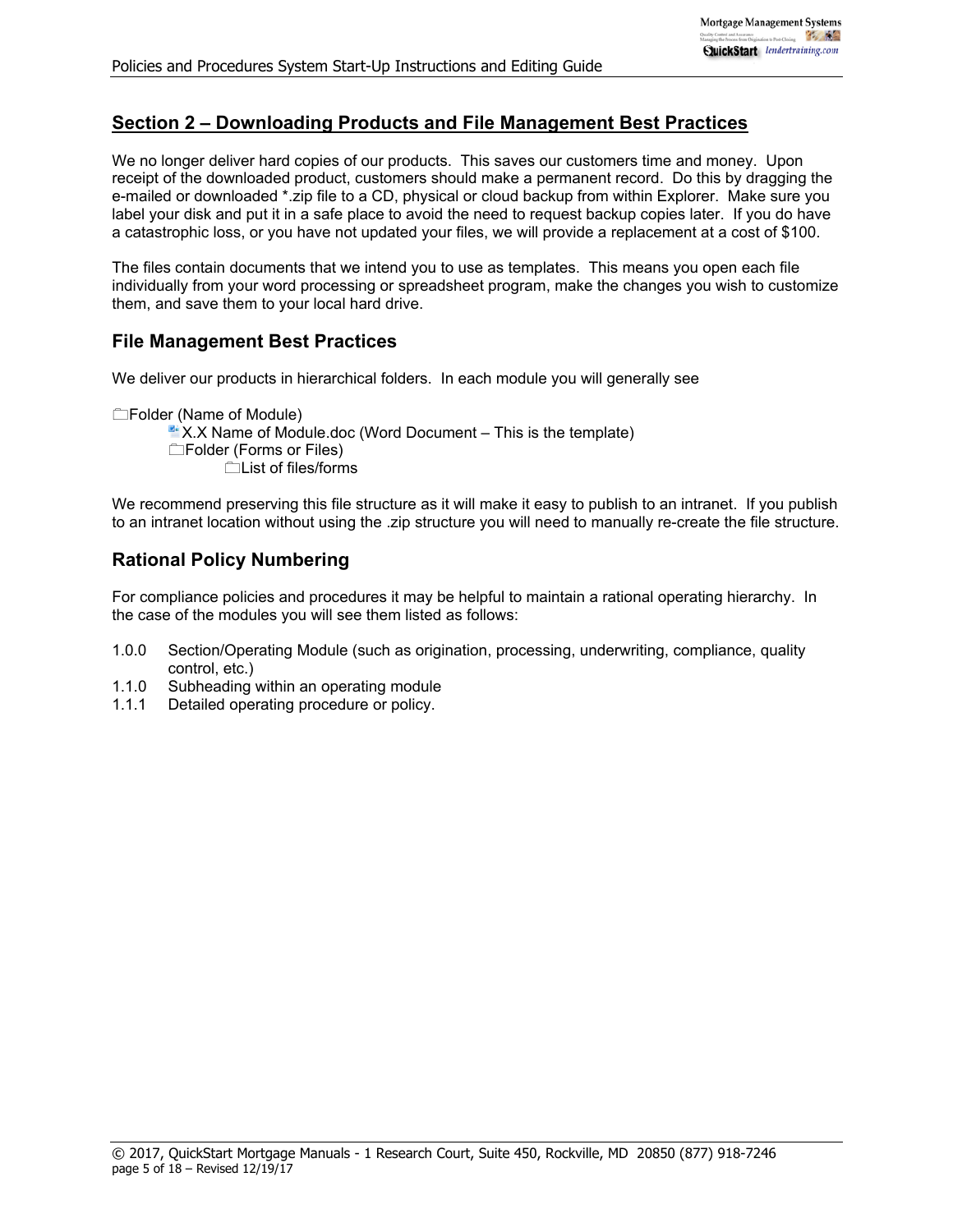## **Rendering the Included Training Programs**

Training programs are delivered in two separate formats: PowerPoint and Self-Paced. If your order included a self-paced training program, you must burn this to a separate disk. The program is intended as a stand-alone program. The directory structure must NOT be changed. Simply drag and drop the entire folder contents to the CD Drive.

This will allow the CD and training program to play automatically.



We also offer in-house style online training programs and a learning management system should you prefer to allow us to manage your training for you.

## **Common Troubleshooting Tips**

I don't have Word: The documents on this disk are in Microsoft Office Word, Powerpoint or Excel format. If you do not have these programs, you will experience difficulty in opening these files. We deliver all documents in native \*.doc, \*.ppt and \*.xls format, so you should be able to open the documents using any program used for these purposes. We do recommend using Google Drive and Google Docs for those who will deploy these documents on an intranet.

#### I can't find my Downloaded Documents:

- 1.) Try the download again
- 2.) Instead of simply save, try "Save As" and locate the default directory that your computer is configured to us as temporary storage for downloaded files (typically "downloads")
- 3.) Browse to that directory from Explorer
- 4.) Identify if your files are located there
	- a. You may see several folders within the Manual Folder: For Example, Origination Manual, Origination Forms, Origination Templates.
	- b. Double click on the folder of your choice to see the documents and programs it includes.
	- c. Double click on any of the items to open them in the application.
- 5.) If your files are not located in the default directory, download again using "Save As" AND MAKE A NOTE OF THE DOWNLOAD DIRECTORY
- 6.) Once download is complete, browse to this directory again and locate your files.

#### It Won't Let Me Save My Changes/I Can't Edit It

You cannot edit a zipped file. This can confuse you because most programs will let you open and review and you cannot tell that it is a zipped document until it says "cannot save document."

- 1.) Click "Save As"
- 2.) Rename the document
- 3.) Identify a separate folder or location on your local drive to save the file to

.ZIP files are compressed documents. You cannot save a zipped file back onto itself. You must unzip, or de-compress the files and save them in a permanent location.

- "Right Click" on the Compressed Folder
- Identify the "Extract to" folder, such as your desktop, or a "Policy and Procedure" folder you create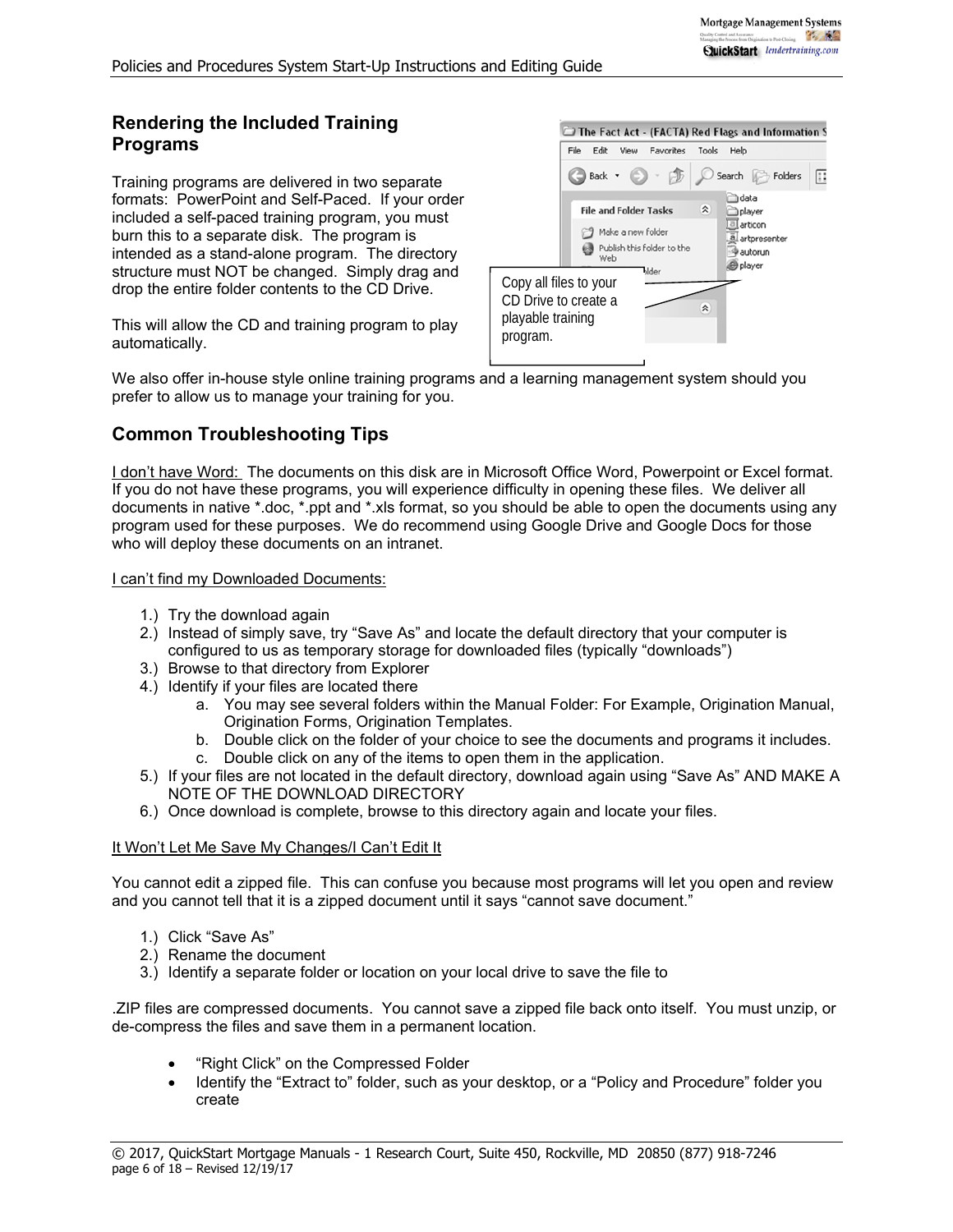- Click "Extract All"
- Delete the original zipped folder to avoid confusion

## **Editing the Text in the Manuals**

To edit the Manual itself, click on the Manual folder, then click on the manual.



The manual will open in Microsoft Word. You can go to any part of the text and add, delete or edit at your discretion. For example, to make changes to the hard closing cost table in the Origination Manual, go to that page, double click on the table where you want the change and simply type in the new information. Whenever you change content, make sure you return to the Table of Contents and update the table by "Right-Clicking" on the table > choose "update" > ""Update all".

IMPORTANT - DO NOT CHANGE THE FONTS on the page itself. Always use the available styles (1), and modify the styles directly. You can expand the style menu by clicking on the pull down carat (2).

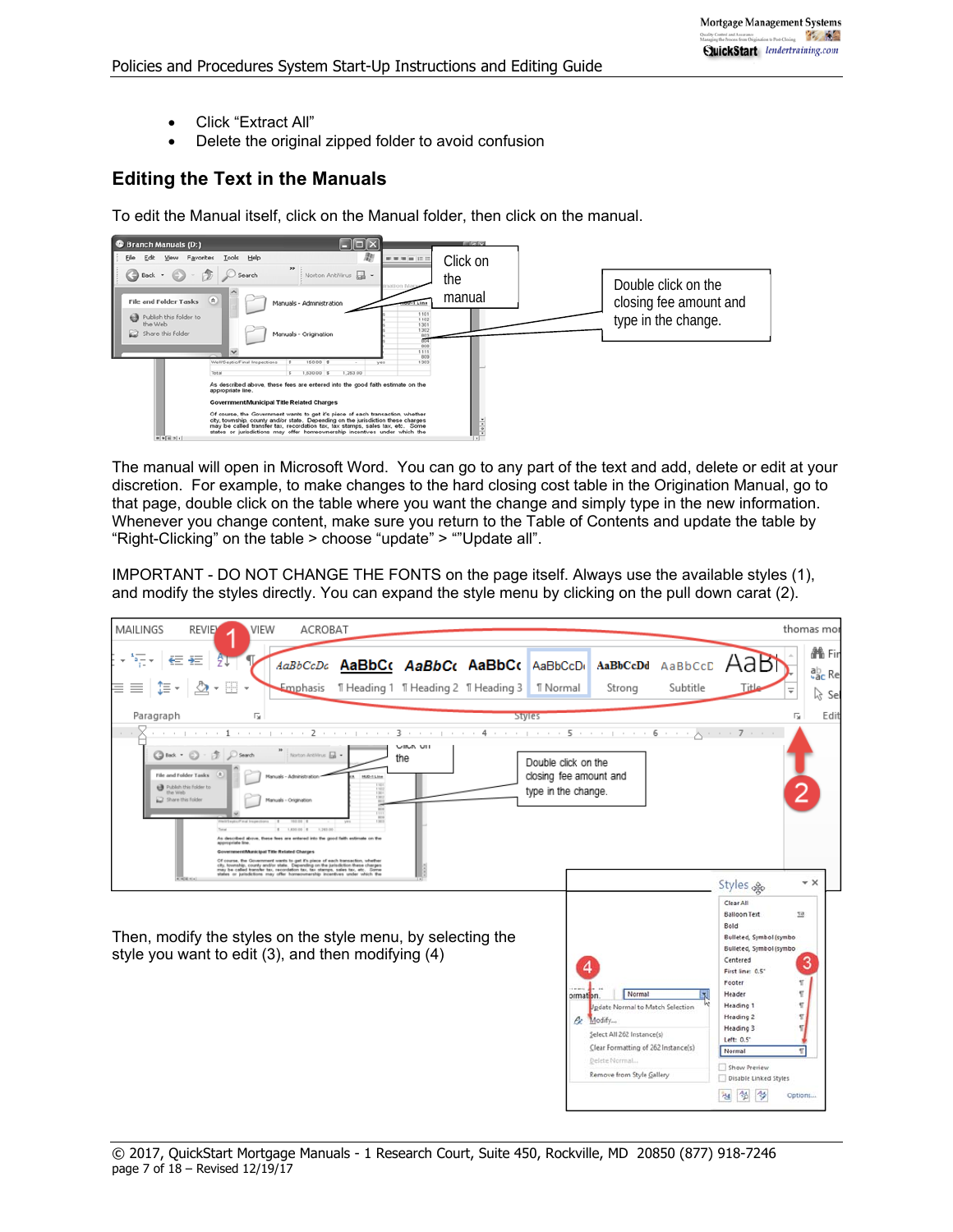#### *Editing and Adding New Screen Shots to Your Manual*

To add your software instructions, you can add your own screen shots. To delete screen shots, open the manual to that page, left click within the screen shot, then right click and choose "cut."



Once you have deleted the old screen shot, you can easily replace it with one from your processing software. For example, if you use Encompass and want to use a screen shot demonstrating how to enter information in that program, simply open the page you wish to capture. Once you have on your computer screen the exact image you want, hit the "Print Screen" button on your keyboard. This is located at the far right hand side of your keyboard, to the right of the Function keys. Although nothing appears to have happened, the program has copied this image to your clipboard.

Once you hit the Print Screen button, go to the manual and left click in the space you want the image to appear until the cursor is exactly where you want it. Next, right click to bring up the editing options, and select "paste." The screen shot will then appear in the manual. If you made any mistakes, just hit the undo button on your formatting toolbar and try placing it again.

To edit screen shots within the manual in Microsoft Word, it is easiest to have your drawing toolbar open. To do that, right click on any of your open toolbars, and select "drawing" so that it has a check next to it. This toolbar will appear on the bottom of your computer screen.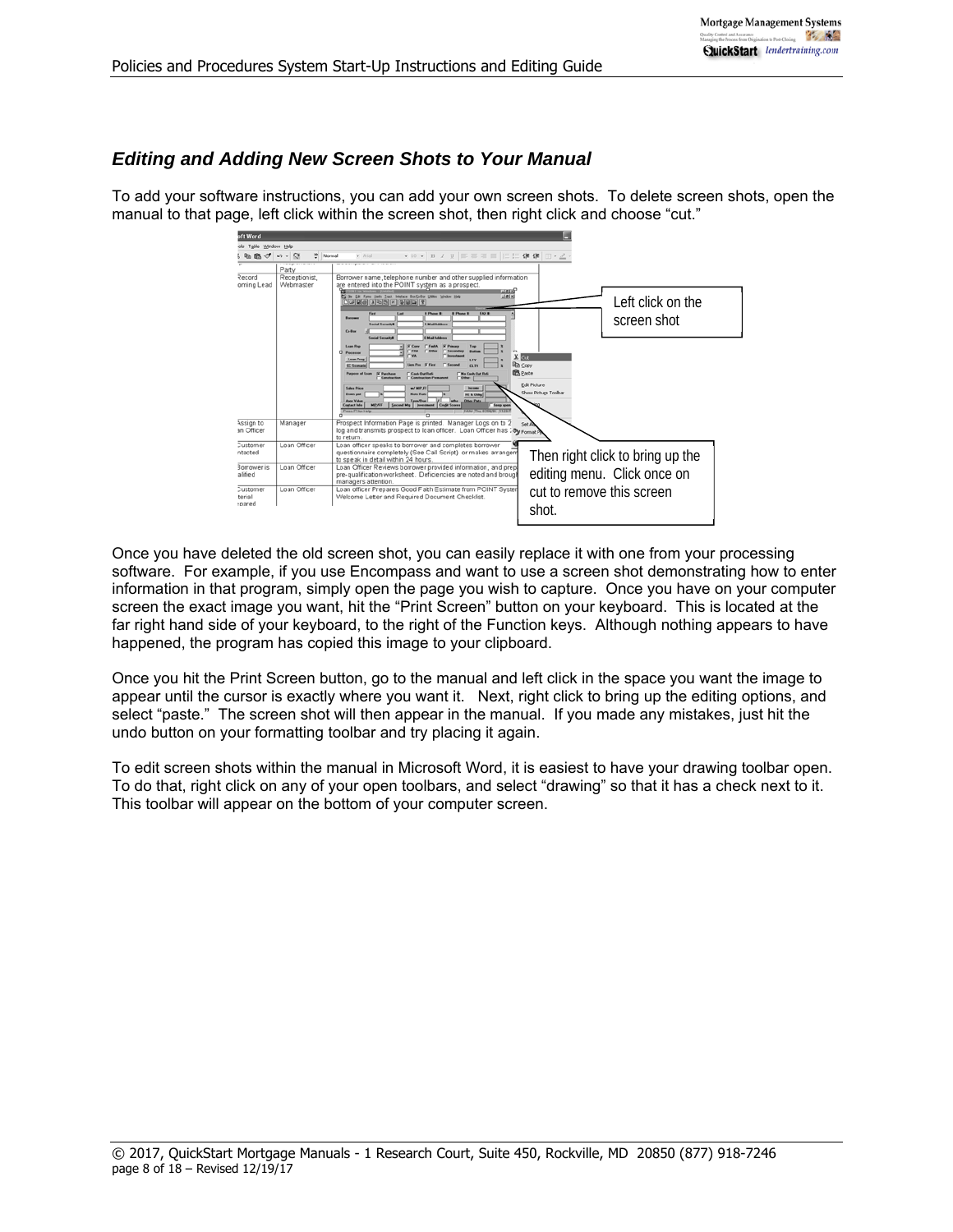

Once this toolbar is open, you can add captions (under autoshapes), change the colors, lines, and text easily.

To edit the screen shot, click on it once, and then you will be able to move the borders and adjust the size. You can also double click on the screen shot to pull up the "Format Picture" box. Here you will have several tabs that allow you to adjust many aspects of the image. The "Color and Lines" tab lets you change the border of the screen shot. The "Size" tab allows you to adjust height and width, the "Layout" tab allows you to adjust the text and how it appears in relation to the graphics, and the "Picture" tab allows you to crop the image, change the color to grayscale, black and white or full color.

#### *Important! – Inserting Sample Forms*

We include sample forms in-line within the modules. This allows the readers and users to follow the implementation and is an important best practice in technical manual writing.

DO NOT ADD THE FORMS DIRECTLY TO YOUR MODULE! The forms all have their own formatting and this will corrupt the module template. Instead, print the form to an imaging program, like Acrobat, your fax program, or Microsoft Document Imaging and copy and paste the image itself.

You can also "prt scr" (print the screen) and then paste it into your word document, and then use Word's native image editor to crop and adjust your image.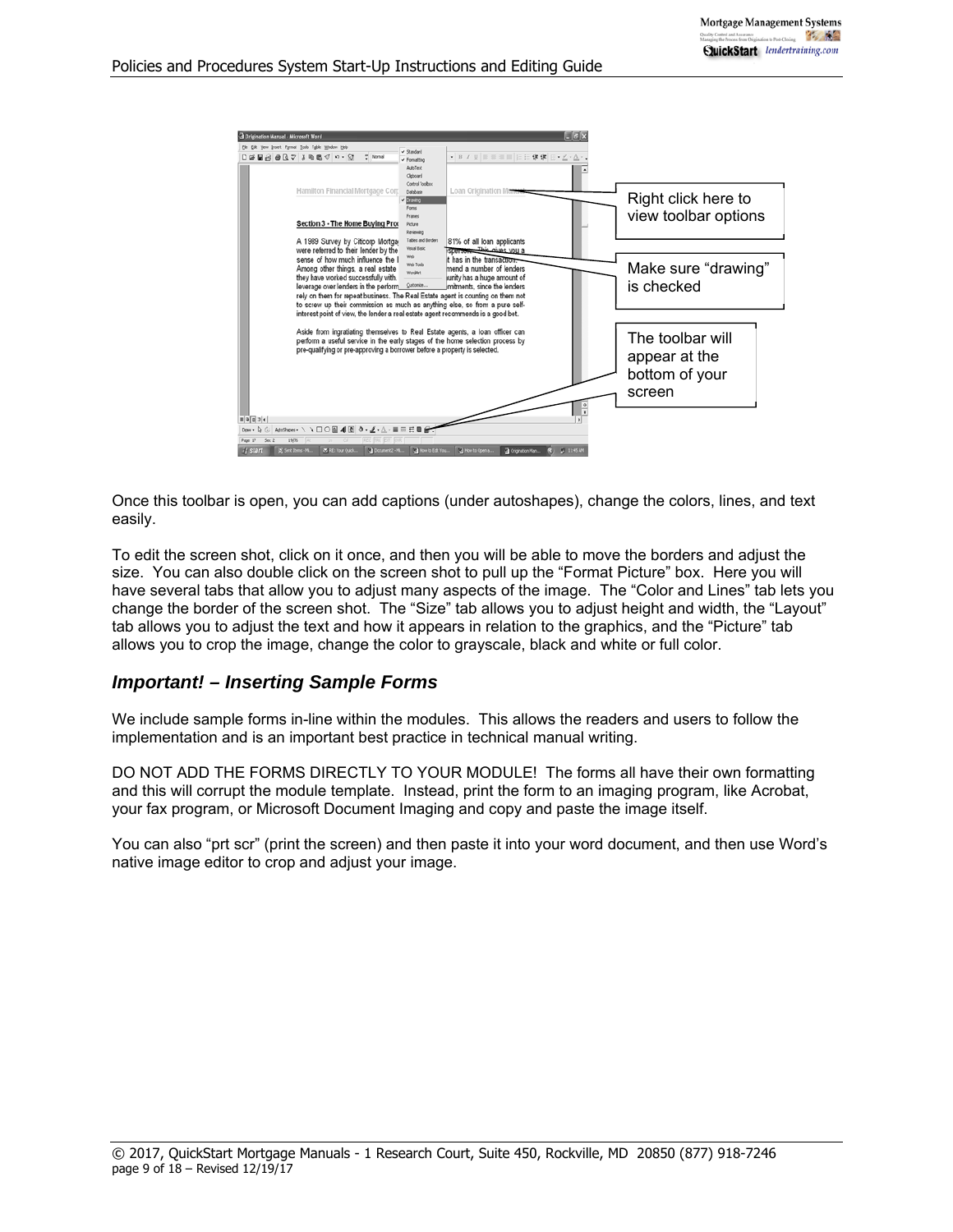| <sup>1</sup> Origination Manual - Microsoft Word<br>Elle Edit Yew Insert Format Inols Table Window Help                                                                 |                                                                                                                                                                                                                                                                                                                                                                                                                                                       | $-0$ $\times$                                                                                     |                                                                                                                                                                                                                                                                                                                                                                                                                                                      |
|-------------------------------------------------------------------------------------------------------------------------------------------------------------------------|-------------------------------------------------------------------------------------------------------------------------------------------------------------------------------------------------------------------------------------------------------------------------------------------------------------------------------------------------------------------------------------------------------------------------------------------------------|---------------------------------------------------------------------------------------------------|------------------------------------------------------------------------------------------------------------------------------------------------------------------------------------------------------------------------------------------------------------------------------------------------------------------------------------------------------------------------------------------------------------------------------------------------------|
| GBAA71580.00<br><b>Format Picture</b><br>Crop from<br>Image control<br>Automatic<br>Adonatic<br><b>Brightness</b><br><b>Black &amp; White</b><br>Wabermark<br>Contrast: | $+$ <i>held</i><br>2 X in just mean highly gain year pa-<br>additional<br>$B$ is lately $B$<br><b>Hillman</b> R.<br><b><i>B Phone B</i></b><br><b>FAILE</b><br><b>Mail Address</b><br><b>GLYW</b><br>Taking Bull<br><b>By East For Full</b><br>괽<br>of MIP 24<br><b>Security</b><br><b>Card State</b><br><b>ME &amp; ORAL</b><br><b>Bas Park</b><br><b>Second Mig   Secretaent   Could Scores</b><br><b>Rene now</b><br><b><i>U.M. Des Entrem</i></b> | $\Box$ + $\angle$ + $\Delta$ + ,                                                                  | Double click on the<br>screenshot to bring up<br>the "Format Picture"<br>box. From here, select<br>the tabs to alter any<br>part of the image. This                                                                                                                                                                                                                                                                                                  |
| एसकारण<br>4. Romower is<br>Qualified                                                                                                                                    | <b>Reget</b><br>Cancel<br>beaks to borrower and completes borrower<br>to speak in detail within 24 hours.                                                                                                                                                                                                                                                                                                                                             |                                                                                                   | "Picture" tab allows<br>you to crop and<br>change the image from                                                                                                                                                                                                                                                                                                                                                                                     |
| 4. Customer<br>Material<br>Prepared<br>6. Customer<br><b>Materials</b><br>provided                                                                                      | managers attention<br>Welcome Letter and Required Document Checklist<br>The Loan officer has the option<br>of printing and mailing application<br><b>Bullet of Allen</b><br>documents or printing the<br><b>Sandall'Australia Installato</b>                                                                                                                                                                                                          | $\overline{\phantom{a}}$                                                                          | color to grayscale or<br>black & white                                                                                                                                                                                                                                                                                                                                                                                                               |
|                                                                                                                                                                         | Loan Officer<br>Loan Officer<br>Loan Officer                                                                                                                                                                                                                                                                                                                                                                                                          | <sup>38</sup> Romal<br>Colors and Lines   Spe   Layout Pichare   Tent Box   Web  <br>50%<br>Form. | $\bullet$ 10 $\bullet$ 11 $I$ U E H H H E E OR OR<br>mation Page is printed. Manager Logs on to 2 hour<br>nits prospect to loan officer. Loan Officer has 2 hours.<br><b>ORSOOTTETY</b> completely (See Call Script) or makes arrangements<br>Loan Officer Reviews borrower provided information, and prepares<br>pre-qualification worksheet. Deficiencies are noted and brought to<br>Loan officer Prepares Good Faith Estimate from POINT System, |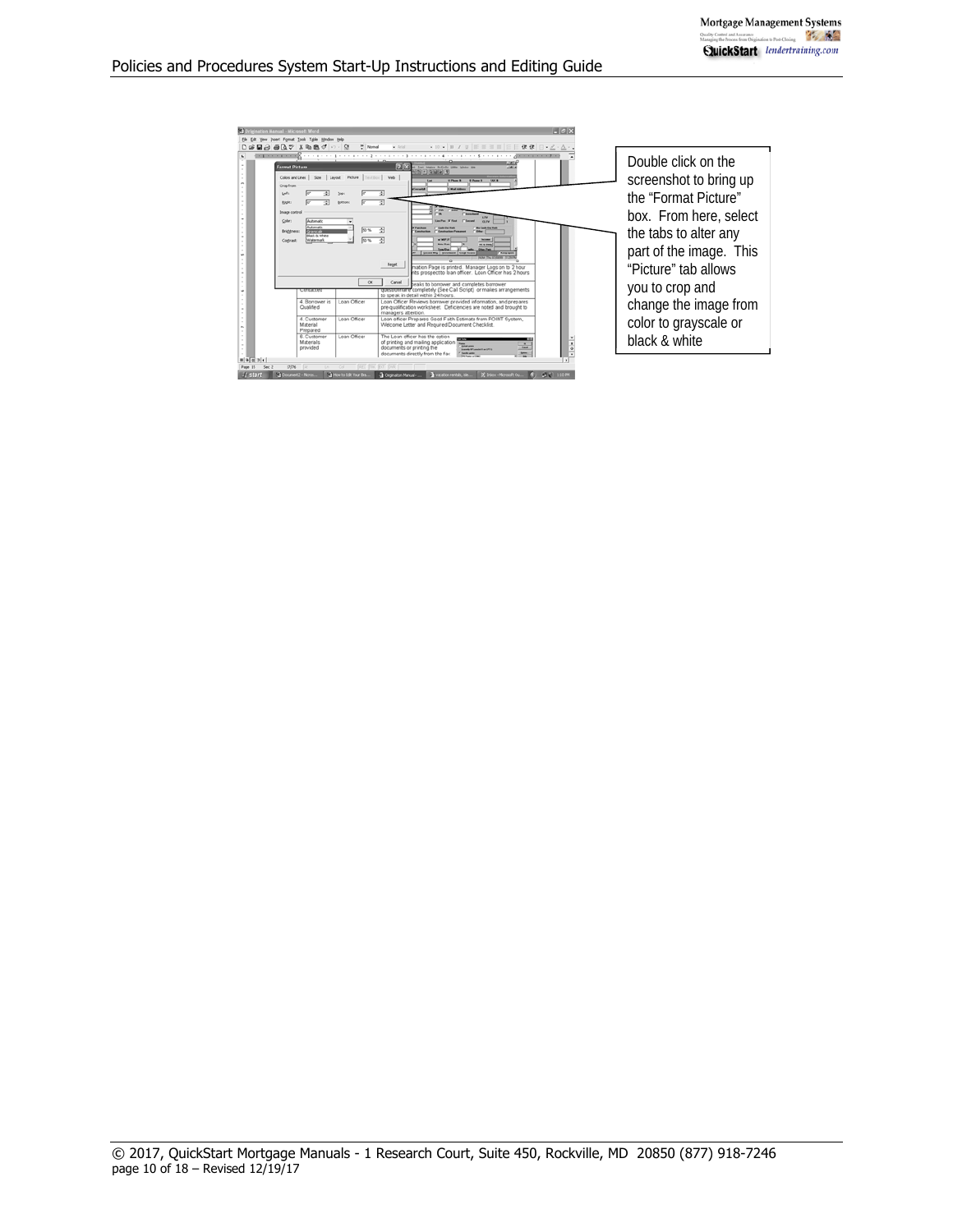|                                                   | A Microsoft Update                    |   | Microsoft PowerPoint           |                |
|---------------------------------------------------|---------------------------------------|---|--------------------------------|----------------|
| Lisa Partr                                        | ABBYY FineReader Tools                |   | Microsoft Word                 |                |
|                                                   | <b>Accessories</b>                    |   | Accessibility                  |                |
|                                                   | <b>mit</b> Broadcom                   | ٠ | Communications                 |                |
| Internet<br>Internet Explorer                     | (TI) Creative                         |   | Entertainment                  |                |
| E-mail                                            | ifft Dell                             |   | Microsoft Interactive Training |                |
| Microsoft Outlook                                 | <b>COL</b> Dell Accessories           |   | System Tools                   |                |
| Microsoft Excel                                   | (m) Dell Picture Studio v2.0          |   | Address Book                   |                |
|                                                   | <b>CD</b> Dell Printers               |   | Calculator                     |                |
| <b>Jurn CDs &amp; DVDs (</b><br><b>RecordNowl</b> | <b>TTT</b> FaxTools                   |   | Command Prompt                 | Select "Paint" |
|                                                   | <b>Imit</b> Games                     |   | Notepad                        |                |
| Microsoft Word<br>w                               | Intel(R) Application Accelerator      |   | Paint                          | from your      |
|                                                   | Java Web Start<br>m                   |   | (b) Program Compatibility W    | accessories    |
| Microsoft Access                                  | <b>Microsoft Office Tools</b>         |   | <b>Gill</b> Synchronize        |                |
|                                                   | Modern Helper                         |   | Tour Windows XP                | menu to edit a |
| Stamps.com                                        | Modem On Hold                         |   | Windows Explorer               | screen shot    |
| Norton AntiVirus                                  | m<br>Musicmatch                       |   | Windows Movie Maker            |                |
|                                                   | Norton Internet Security              |   | WordPad                        | before placing |
|                                                   | OLYMPUS CAMEDIA Master                |   | Microsoft AntiSpyware          |                |
|                                                   | <b>Mill</b> PrintMe Internet Printing |   |                                | it within your |
|                                                   | (m) QuickTime                         |   |                                | manual         |
|                                                   | <b>ITT</b> Real                       |   |                                |                |
| <b>All Programs</b>                               | Sonic                                 |   |                                |                |
|                                                   | Startup<br>m                          |   |                                |                |
|                                                   | ABBYY FineReader 5.0 Sprint           |   |                                |                |
| <b>Start</b><br>图                                 | Adobe Reader 6.0                      |   |                                |                |

# **Using "Paint" to edit Screen Shots**

If you want to edit the screen shot in Microsoft Paint, capture it as you normally would using the "Print Screen" key, then open the Windows Paint program.

Paste the image in the Paint view by choosing select, then right click and hit paste.



From here you can alter the size, color and format of the screenshot. When you finish, copy the screenshot image by right clicking on it, selecting copy, and then paste it back into the manual.

There are many ways to edit screenshots and place them within your documents; use the method you are most comfortable with.

## **Inserting Logos into your Modules**

In order to give a complete "Custom" look, you can add logos to the manual headers or footers. Placing a logo does not mean the Company's name is not included in the header.

Modifying the Logo

| <b>Step</b>            | <b>Process</b>           |
|------------------------|--------------------------|
| "Grab" logo within any | "Grab" Logo              |
| program - Explorer     | Right Click on Logo      |
|                        | Select "Copy"            |
|                        | Paste Logo into document |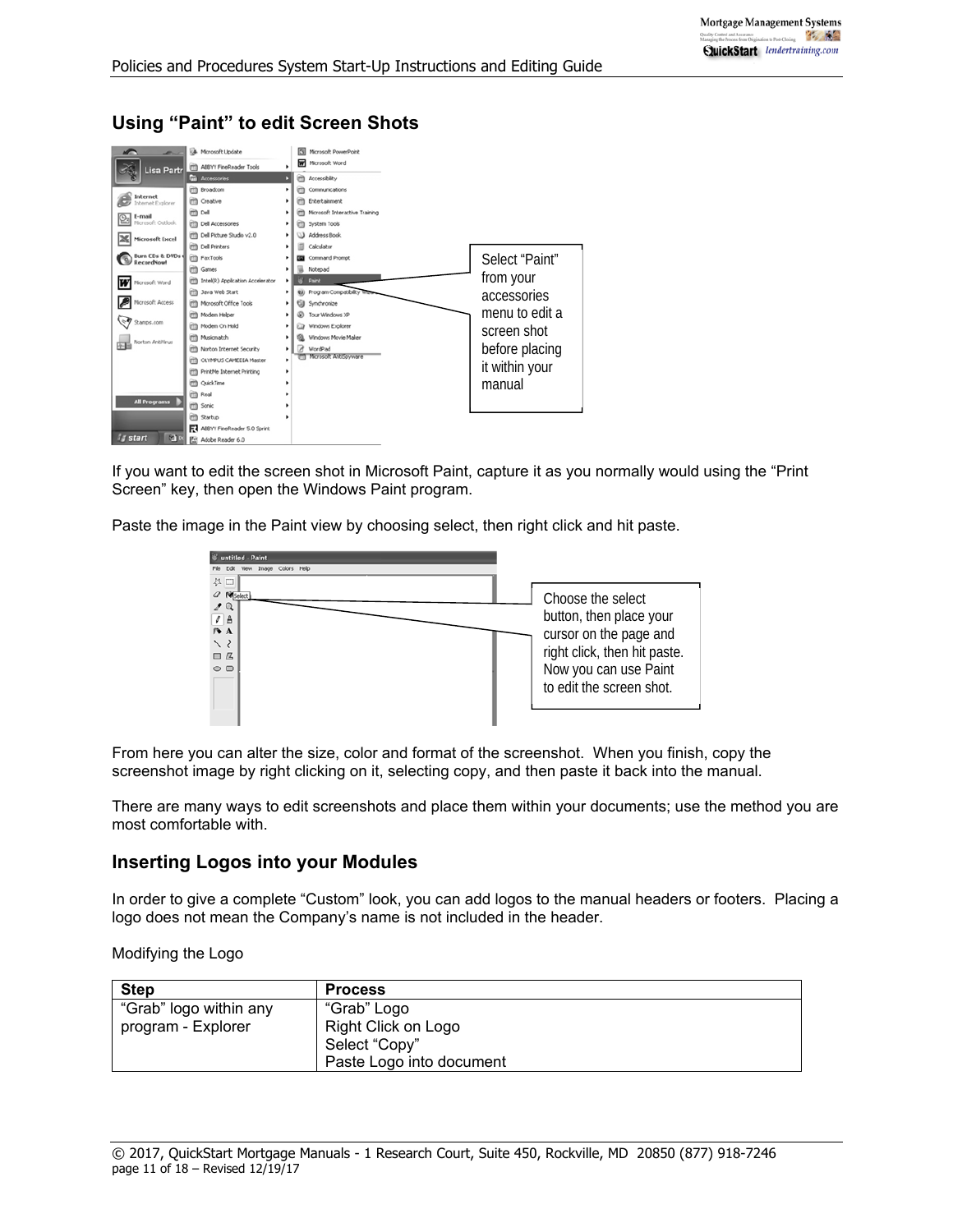| <b>Step</b>              | <b>Process</b>                                           |
|--------------------------|----------------------------------------------------------|
| Logo cannot be "grabbed" | Create bitmapped image                                   |
|                          | Press "prt sc" (print screen) from within browser        |
|                          | Open "Paint" program from accessories                    |
|                          | "Paste" screen shot                                      |
|                          | Use Chooser tool to highlight logo area                  |
|                          | Click "Copy"                                             |
|                          | Paste grabbed logo into document                         |
| Modify Logo              | Make Logo a "text wrapped" object                        |
|                          | Click on object                                          |
|                          | Picture Toolbar should appear                            |
|                          | If not, select "View", "Toolbars" and "Picture"          |
|                          | Picture toolbar shows a "wrapping" icon                  |
|                          | Select "square"                                          |
|                          | Change Logo to "Grayscale"                               |
|                          | On picture toolbar click on grayscale icon               |
|                          | <b>Choose Grayscale</b>                                  |
|                          | Make Logo uniform size                                   |
|                          | Should be no more than 100 pixels wide $-30$ pixels tall |
|                          | Select "Format Picture" icon from picture toolbar        |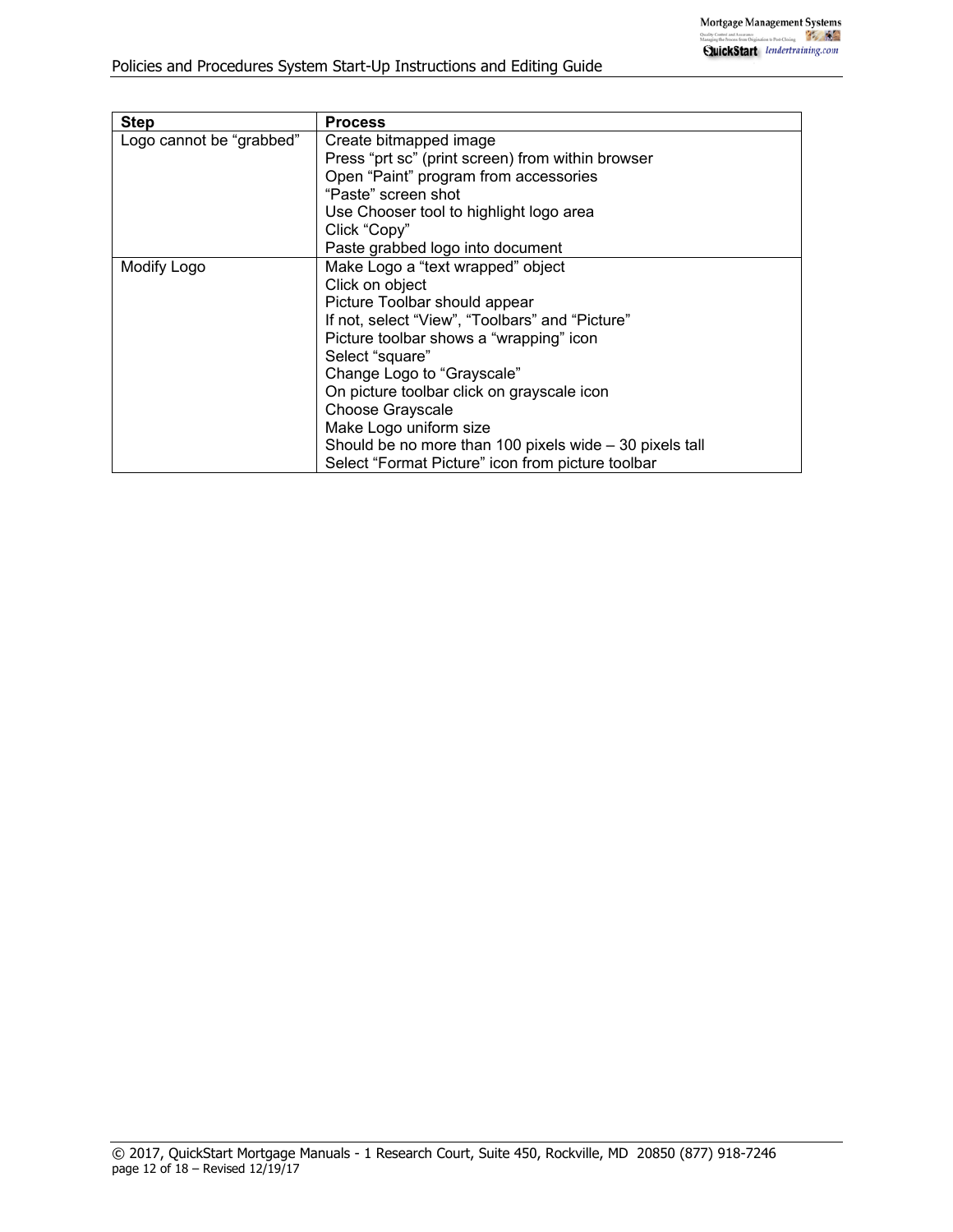## **Troubleshooting Formatting Issues**

The individual modules are documents which have been specifically formatted to maintain indexing and links via the table of contents. This means that the table of contents and all formatting will remain consistent when you make changes. In order to ensure that formatting issues do not create a problem in the use of your product, follow these steps to apply the universal "manualtemplate.doc".

Formatting changes can cause conflicts with your internal template (usually "NORMAL"). Please attach the enclosed template in Word to repair the formatting issues.

## **Applying Style Templates - Microsoft Word**

- 1.) Save the attached file to your hard drive note the location
- 2.) Open the document that you wish to apply the template to
- 3.) Under "Tools" click "Templates and Add-ins"
- 4.) Dialogue Box shows Document Template usually "Normal"
- 5.) Click "Attach" and browse to the saved template from 1.) above
- 6.) Toggle the "Automatically update styles" check box
- 7.) Click "OK"

The document should now follow formatting as intended. When editing the document, do not apply formatting from the formatting toolbar. Instead select "Format" and "Styles and Formatting" to bring up the available styles dialogue for the document. At the bottom of the Styles and Formatting dialogue, select "show" and "available styles" to see what formatting can be applied.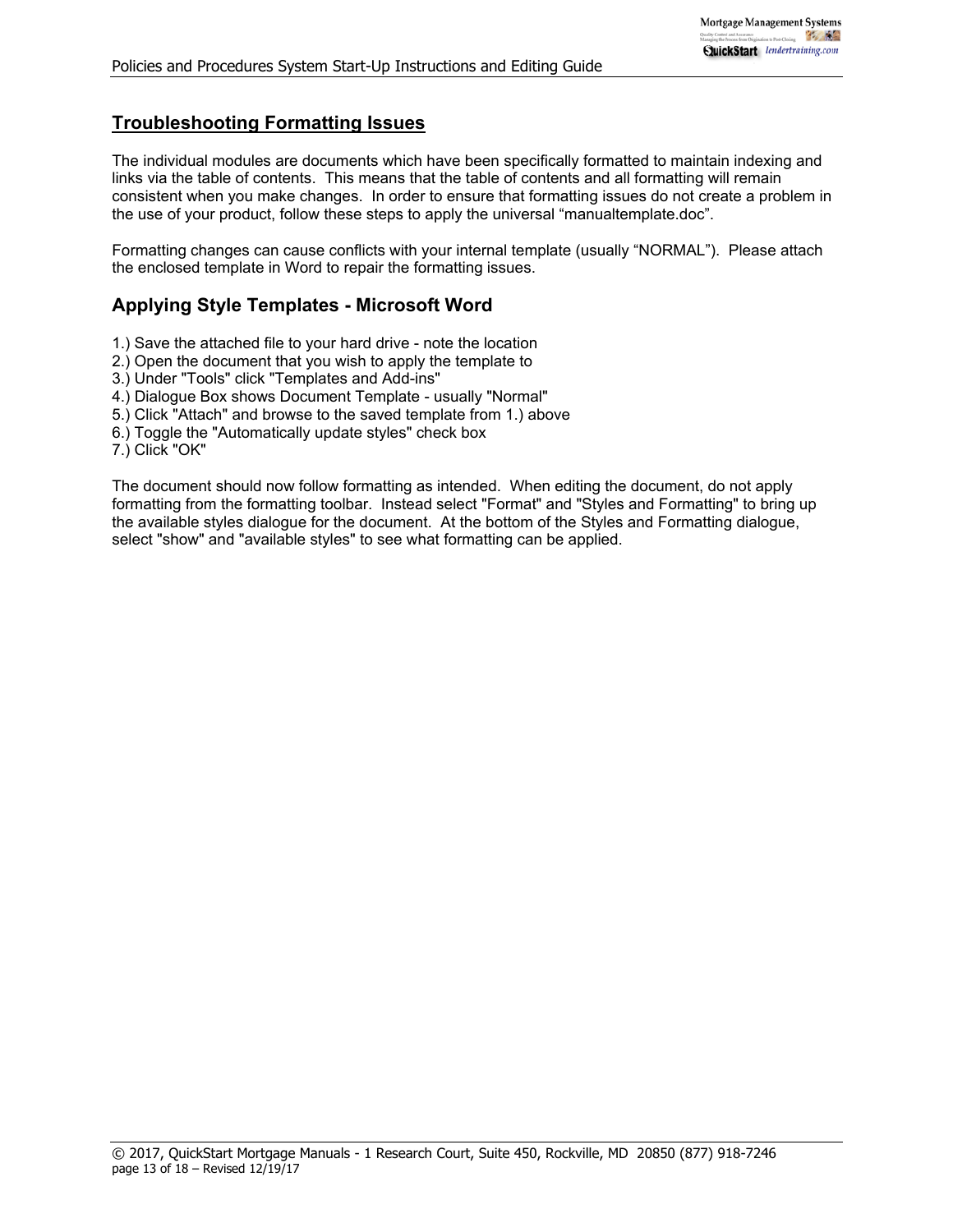# **Tactics for Managing Large Documents**

Today we no longer use paper manuals as the predominant way of delivering and publishing. Rendering files electronically takes the place of the paper manual, but this creates some additional problems, particularly when your organization grows and there are many, many different functions. In order to effectively manage these varied policies, you need a document management system of some sort. These range from "FreeWare" options such as Google Docs, DropBox and Zoho, to hundreds of different fee based document management providers.

Regardless of which provider you use, the architecture remains the same. The difference in systems relates to how these documents can be edited and distributed to all of the different roles within a company. In order to do this, you break up your large document into smaller pieces. Then, if you need to assemble them into a manual, you "knit" them together using Word.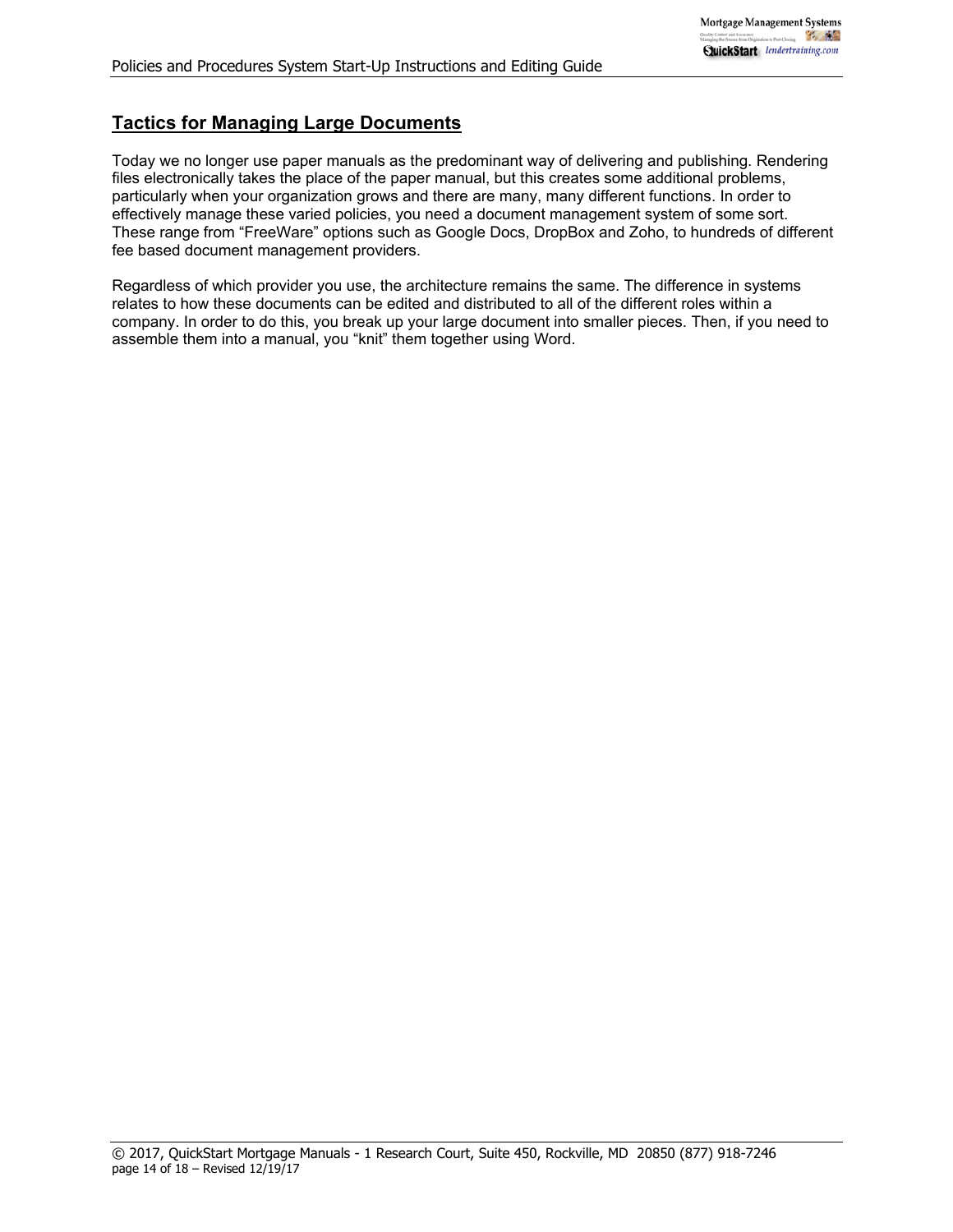# **Steps for Creating One Document out of Multiple Individual Policies ("Knit")**

- 1.) Open the Mortgage Manuals Template Document
- 2.) Delete all the "Sample Text" (except for the Table of Contents) which is simply used as a preview for the various formats.
- 3.) Put your cursor on the place in the document when you want the inserted files to be inserted.
- 4.) Click Insert tab on the ribbon.



- 5.) Click on the down arrow at the right side of Object.
- 6.) Click on Object and choose the Text from File… option.



7.) In the Insert File dialog window, select all Word documents that you want to merge and combine into one. To select multiple files, press and hold down CTRL key while clicking on the files one by one.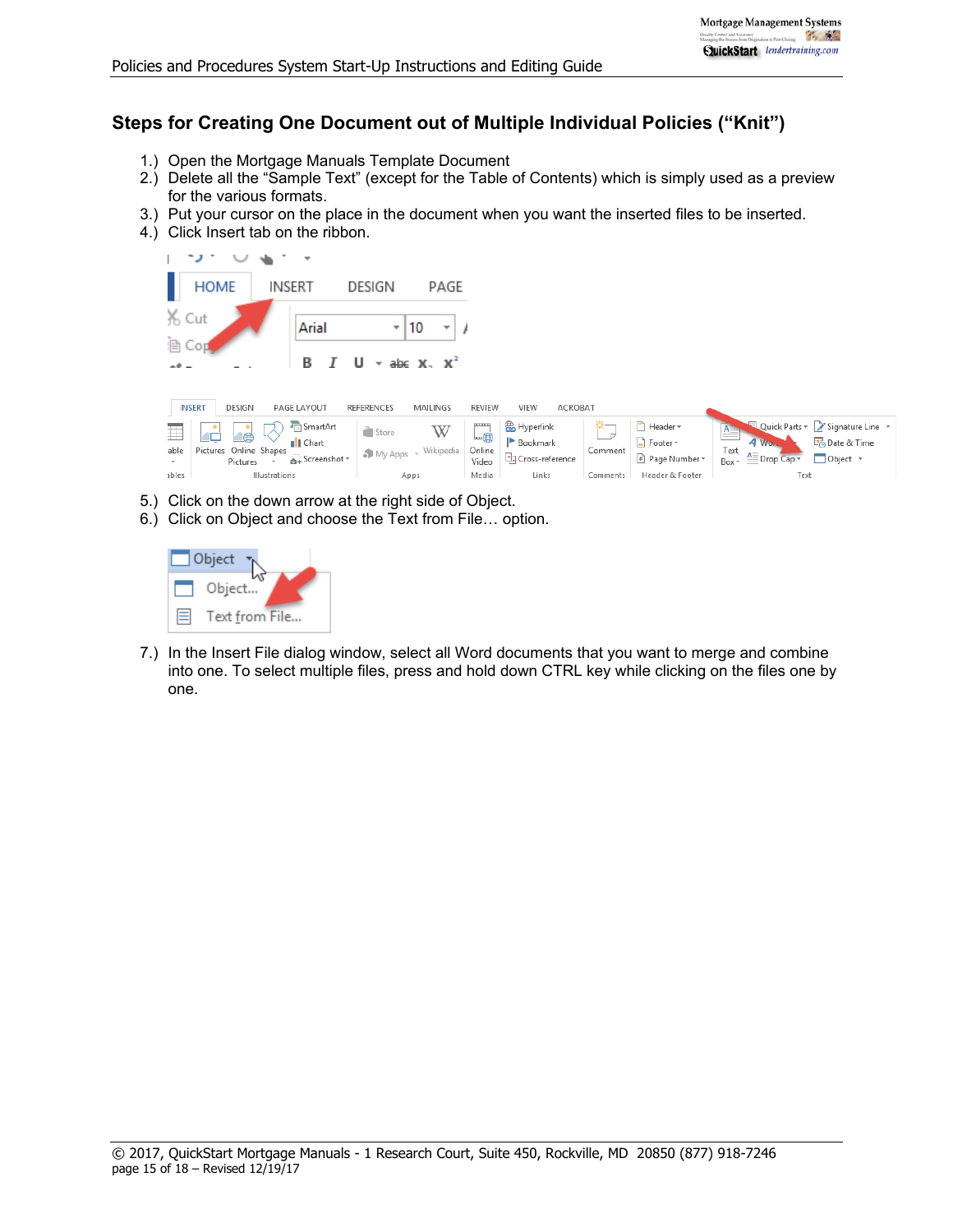8.) Click on Insert button. All documents selected now merged and combined into a single document file.

| w                                           |            | <b>Insert File</b>                                                    |                    |                                      |                                  |        |
|---------------------------------------------|------------|-----------------------------------------------------------------------|--------------------|--------------------------------------|----------------------------------|--------|
| ←                                           |            | « Google Drive > A1 Completed Publications > Compliance Indexed       |                    | Ġ<br>v                               | Search Compliance Indexed        | م      |
| Organize $\blacktriangledown$<br>New folder |            |                                                                       |                    |                                      | 988 ▼                            | ⋒      |
| <b>WE</b> Microsoft Word                    |            | ₩ame                                                                  | Date modified      | Type                                 | <b>Size</b>                      |        |
|                                             |            | √ 4 2-01-00 Compliance Manager Duties                                 | 5/7/2014 12:25 PM  | Microsoft Word D                     | 41 KB                            |        |
| <b>Favorites</b>                            |            | √ M <sup>a</sup> 2-34 Advertising.docx                                | 5/8/2014 12:54 PM  | Microsoft Word D                     | 749 KB                           |        |
| Desktop                                     |            | ⊽™<br>1-35 Unfair Deceptive Abusive Acts an                           | 3/13/2015 11:58 AM | Microsoft Word D                     | 66 KB                            |        |
| Downloads                                   |            | √ $\frac{1}{2}$ 35-61 HPML Appraisal Policy.docx                      | 6/25/2014 5:36 PM  | Microsoft Word D                     | 207 KB                           |        |
| Google Drive                                |            | √ $\frac{1}{2}$ 2-36 Mortgage Disclosure Improveme                    | 5/8/2014 1:02 PM   | Microsoft Word D                     | 17 KB                            |        |
| Recent plac                                 |            | √ ■ 2-37 Ability to Repay.docx                                        | 5/8/2014 1:04 PM   | Microsoft Word D                     | 49 KB                            |        |
| Creative Cloud FL                           |            | √ $\frac{1}{2}$ 2-40 Equal Credit Opportunity Act and                 | 5/8/2014 5:19 PM   | Microsoft Word D                     | 670 KB                           |        |
|                                             |            | √ $\frac{1}{2}$ 2-42 HMDA and Disparate Impact Ana                    | 5/8/2014 3:47 PM   | Microsoft Word D                     | 52 KB                            |        |
| <b>Complete</b> OneDrive                    |            | √ ■ 4-43 Fair Housing Act.docx                                        | 5/8/2014 3:49 PM   | Microsoft Word D                     | 26 KB                            |        |
|                                             |            | √ ■ L-44 Fair Credit Reporting Act.docx                               | 5/8/2014 3:50 PM   | Microsoft Word D                     | <b>16 KB</b>                     |        |
| <b>R</b> Homegroup                          |            | V <sup>®</sup> 2-45 FACTA Overview.docx                               | 5/8/2014 3:53 PM   | Microsoft Word D                     | <b>16 KB</b>                     |        |
|                                             |            | √ <sup>1</sup> / <sub>2</sub> -46 Homeowners Protection Act (PM       | 5/8/2014 3:57 PM   | Microsoft Word D                     | <b>16 KB</b>                     |        |
| This PC                                     |            | 2-47 Gramm-Leach-Bliley Privacy Act                                   | 5/8/2014 4:06 PM   | Microsoft Word D                     | <b>17 KB</b>                     |        |
| Desktop                                     |            | ■ 2-70 SAFE Act.docx                                                  | 5/8/2014 4:32 PM   | Microsoft Word D                     | <b>19 KB</b>                     |        |
| <b>Documents</b>                            |            | ■ 2-71 Compensation and Anti-Steering                                 | 5/8/2014 4:38 PM   | Microsoft Word D                     | <b>130 KB</b>                    |        |
| <b>Downloads</b>                            |            | ■ 2-72 Pre- and Post-Employment Scree                                 | 5/8/2014 5:34 PM   | Microsoft Word D                     | 37 KB                            |        |
| Music                                       |            | ■ 2-73 Appraiser Independence Policy.d                                | 5/8/2014 5:30 PM   | Microsoft Word D                     | 1.376 KB                         |        |
| <b>El Pictures</b>                          |            | 2-73 Appraiser Independence Process                                   | 5/8/2014 5:38 PM   | Microsoft Word D                     | 1,376 KB                         |        |
|                                             | Range:     | Range                                                                 |                    |                                      |                                  |        |
|                                             | File name: | "2-46 Homeowners Protection Act (PMI Cancellation).docx" "2-01-00 Con |                    |                                      | All Word Documents (*.docx;*.c ∨ |        |
|                                             |            |                                                                       |                    | Tools $\blacktriangledown$<br>Insert |                                  | Cancel |

9.) Update the Table of Contents by "right-clicking" on the grayed-out area > select "update all" 10.) Save the file using a unique document name.

## **Creating a List of Policies and Forms**

In order to create a list of all file objects in a directory for reporting or management purposes, follow these steps.

Using a web browser, you can render directory structure and file contents in a list

1.) Open browser (Firefox or Google Chrome)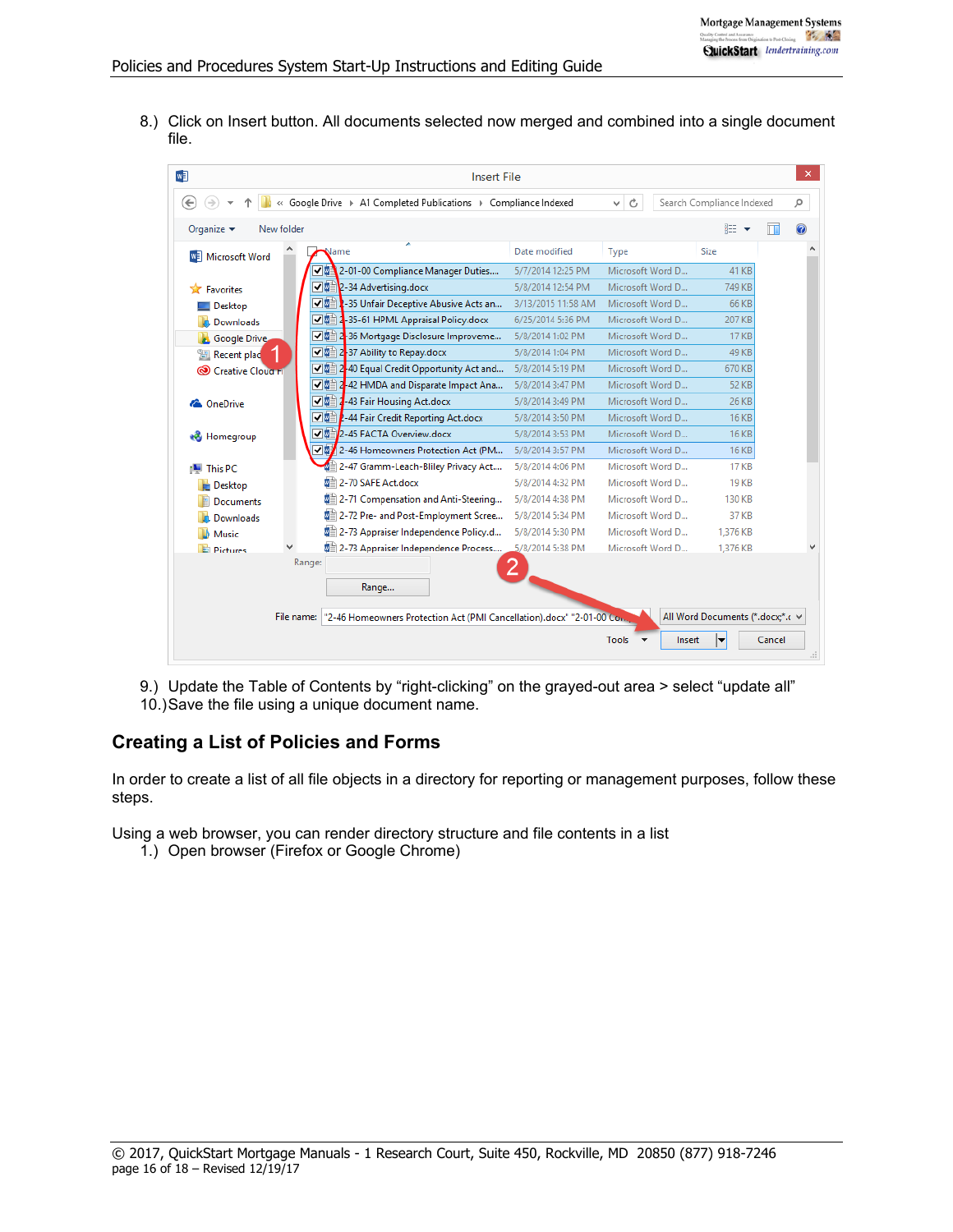2.) Browse to the folder of documents you want to copy, and then copy the path of the folder (data) from the location bar in File Explorer. For example, the path of this folder is C:\Users\thomas\Google Drive\A1 Completed Publications\1-0 Lender Quality Control\Quality Control Forms:

| <b>W</b> . Copy path<br>ste<br>नि<br>Paste shortcut | Delete Rename<br>Move<br>Copy<br>$\frac{1}{2}$<br>$to -$                                                | ₽<br>Easy access *<br>New<br>folder | $\lambda$ Edit<br>Properties<br><b>C</b> History | 品 Select none<br>음명 Invert select |  |
|-----------------------------------------------------|---------------------------------------------------------------------------------------------------------|-------------------------------------|--------------------------------------------------|-----------------------------------|--|
| Clipboard                                           | Organize                                                                                                | New                                 | Open                                             | Select                            |  |
|                                                     |                                                                                                         |                                     |                                                  |                                   |  |
| ÷                                                   | C:\Users\thomas\Google Drive\A1 Completed Publications\1-0 Lender Quality Control\Quality Control Forms |                                     |                                                  |                                   |  |
| rites                                               | Name                                                                                                    | Date modified                       | Type                                             | Size                              |  |
| sktop                                               | <b>Sil Appraisal Review Log.xls</b>                                                                     | 4/21/2008 12:16 PM                  | Microsoft Excel 97                               | <b>15 KB</b>                      |  |
| wnloads                                             | CFPB Examination Elements Matrix.doc                                                                    | 5/12/2015 7:51 AM                   | Microsoft Word 9                                 | 41 KB                             |  |
| ogle Drive                                          | [set] Checklist-Appraisal Review Form.xls                                                               | 6/12/2013 1:14 PM                   | Microsoft Excel 97                               | 32 KB                             |  |
| cent places                                         | Closed File Pre-Audit Compliance.doc                                                                    | 1/15/2015 7:02 PM                   | Microsoft Word 9                                 | 61 KB                             |  |
| eative Cloud Fil                                    | [ Closing Preparation Checklist.xls                                                                     | 3/17/2009 4:44 PM                   | Microsoft Excel 97                               | 21 KB                             |  |
|                                                     | <b>Sil Credit Report Log.xls</b>                                                                        | 4/21/2008 12:15 PM                  | Microsoft Excel 97                               | 15 KB                             |  |

3.) Open a web browser and paste the folder path in the URL address bar, then press Enter

| edicity/C:/Users/thomas/Google%20Drive/A1%20Completed%20Publications/1-0%20Lender%20Paality% |                   |                      |  |  |  |  |
|----------------------------------------------------------------------------------------------|-------------------|----------------------|--|--|--|--|
| Index of C:\Users\thor is\Google Drive\A1 Completed Publica                                  |                   |                      |  |  |  |  |
| <b>Name</b>                                                                                  | <b>Size</b>       | <b>Date Modified</b> |  |  |  |  |
| [parent directory]                                                                           |                   |                      |  |  |  |  |
| <b>Appraisal Review Log xls</b>                                                              | $14.5$ kB         | 4/21/08, 12:16:42 PM |  |  |  |  |
| CFPB Examination Elements Matrix.doc                                                         | $41.0 \text{ kB}$ | 5/12/15, 7:51:47 AM  |  |  |  |  |
| Checklist-Appraisal Review Form.xls                                                          | $32.0 \text{ kB}$ | 6/12/13. 1:14:08 PM  |  |  |  |  |
| Closed File Pre-Audit Compliance.doc                                                         | 61.0 kB           | 1/15/15, 7:02:56 PM  |  |  |  |  |
| Closing Preparation Checklist.xls                                                            | $21.0$ kB         | 3/17/09, 4:44:46 PM  |  |  |  |  |
| Credit Report Log.xls                                                                        | $14.5$ kB         | 4/21/08, 12:15:40 PM |  |  |  |  |
| FHA Pipeline Random Selection Tool.xls                                                       | 26.5 kB           | 11/4/14, 6:58:09 PM  |  |  |  |  |
| FHA-Conv Pipeline Random Selection Tool.doc                                                  | $37.5$ kB         | 2/9/12, 4:18:16 PM   |  |  |  |  |
| Field Appraisal Review Request.doc                                                           | $20.5$ kB         | 3/7/03. 8:55:44 AM   |  |  |  |  |
| Forms-Occupancy Re-Verification.doc                                                          | 44.0 kB           | 7/12/11, 10:47:11 AM |  |  |  |  |
| Fraud - Red Flag Checklist.doc                                                               | 64.0 kB           | 4/27/12, 4:14:37 PM  |  |  |  |  |
| HUD Site Review Checklist Form.doc                                                           | $29.0 \text{ kB}$ | 3/25/09, 12:30:10 PM |  |  |  |  |
| Post-Closing Document Review Checklist.pdf                                                   | $19.2 \text{ kB}$ | 2/8/11.9:26:13 AM    |  |  |  |  |
| Pre-Funding Review and Document Preparation Checklist.xls                                    | $23.5$ kB         | 2/17/12, 3:03:19 PM  |  |  |  |  |
| Pre-Funding-Closing Preparation Checklist.pdf                                                | $12.0$ kB         | 6/29/11, 12:49:41 PM |  |  |  |  |
|                                                                                              |                   |                      |  |  |  |  |

4.) Click Ctrl+A to select all contents in the web browser and press Ctrl+C to copy them.